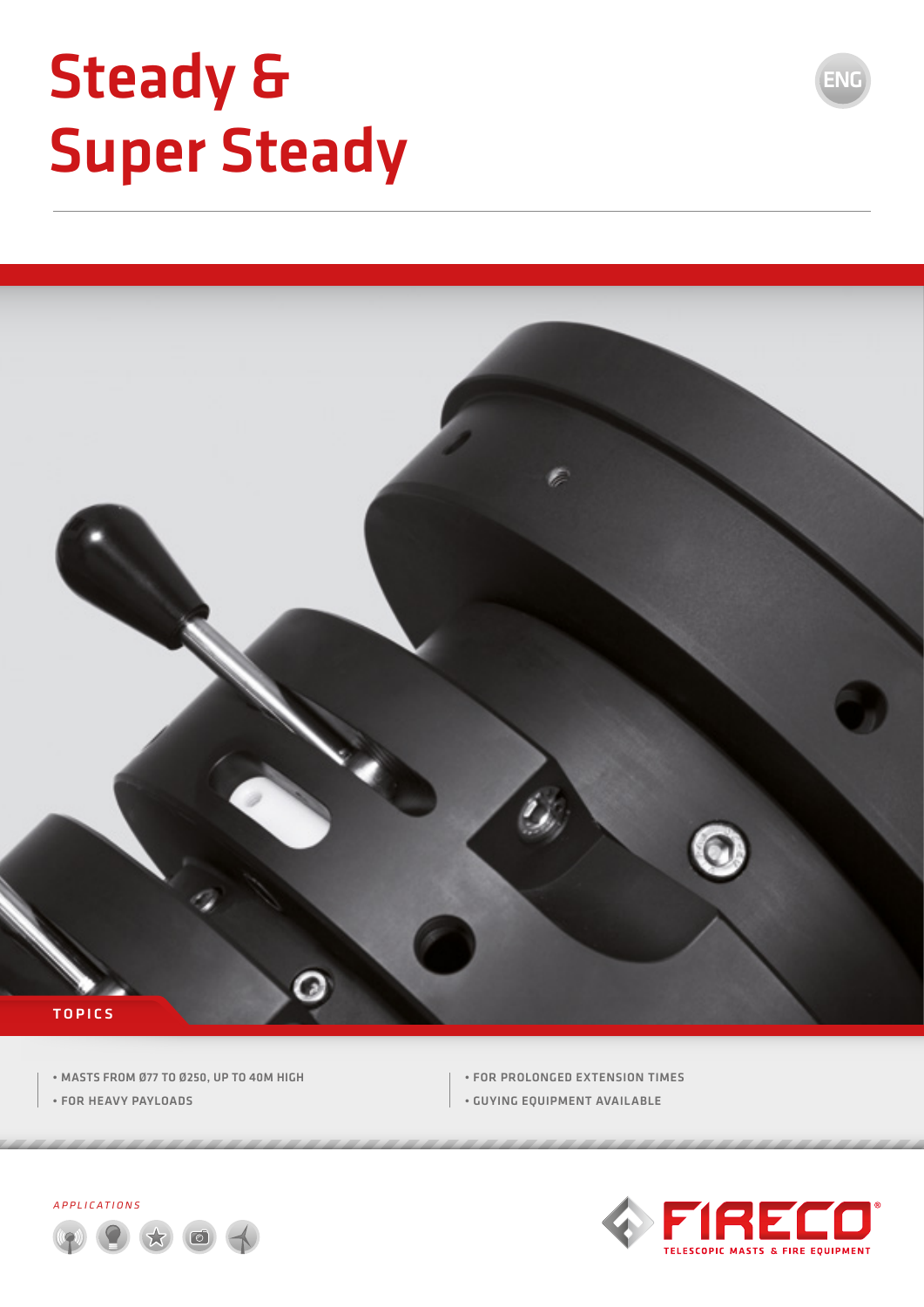# **Steady**

Masts in the STEADY version, which are widely acknowledged on the market for their reliability, were developed to satisfy a unique demand: the possibility to keep a pneumatic mast extended

for longer periods without providing an ongoing internal air pressure. This demand has been satisfied by developing a special locking system on the single mast collars.



#### STEADY MASTS

Available for masts from Ø77 to Ø250mm. The standard finish and colour is silver-grey anodised: other colours and finishes are available on demand.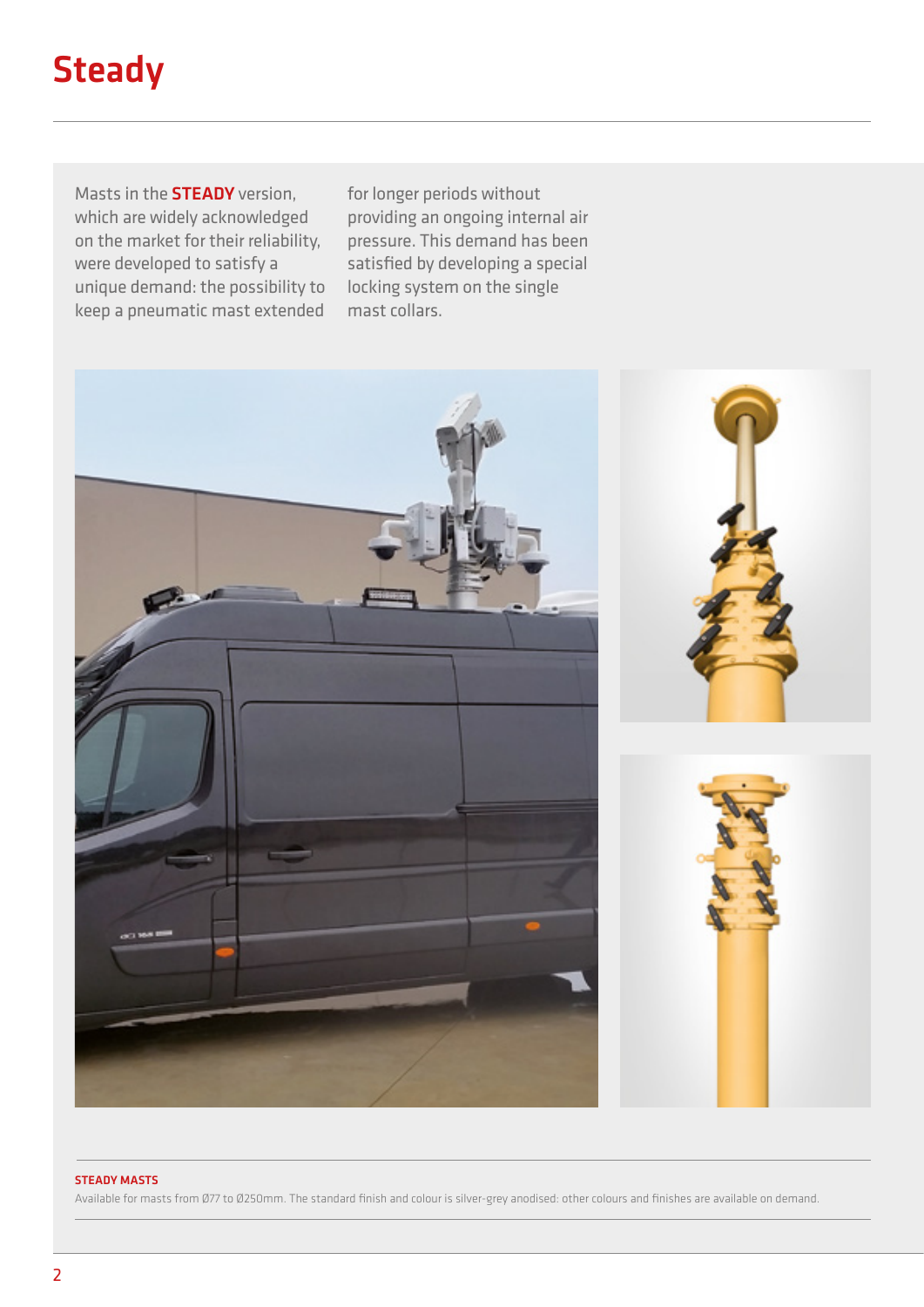

### Locking system

The examined **locking system Steady** is a frictional device. This means that by turning the hand grip clockwise the metal band which embraces the mast section will be tightened and locks the mast tube by friction. The frictional locking system allows every single mast tube to be locked in intermediate positions.



### The steady masts are used in various sectors of application, such as:

- Miliary/Defence
- Security and Surveillance
- Communication
- and many others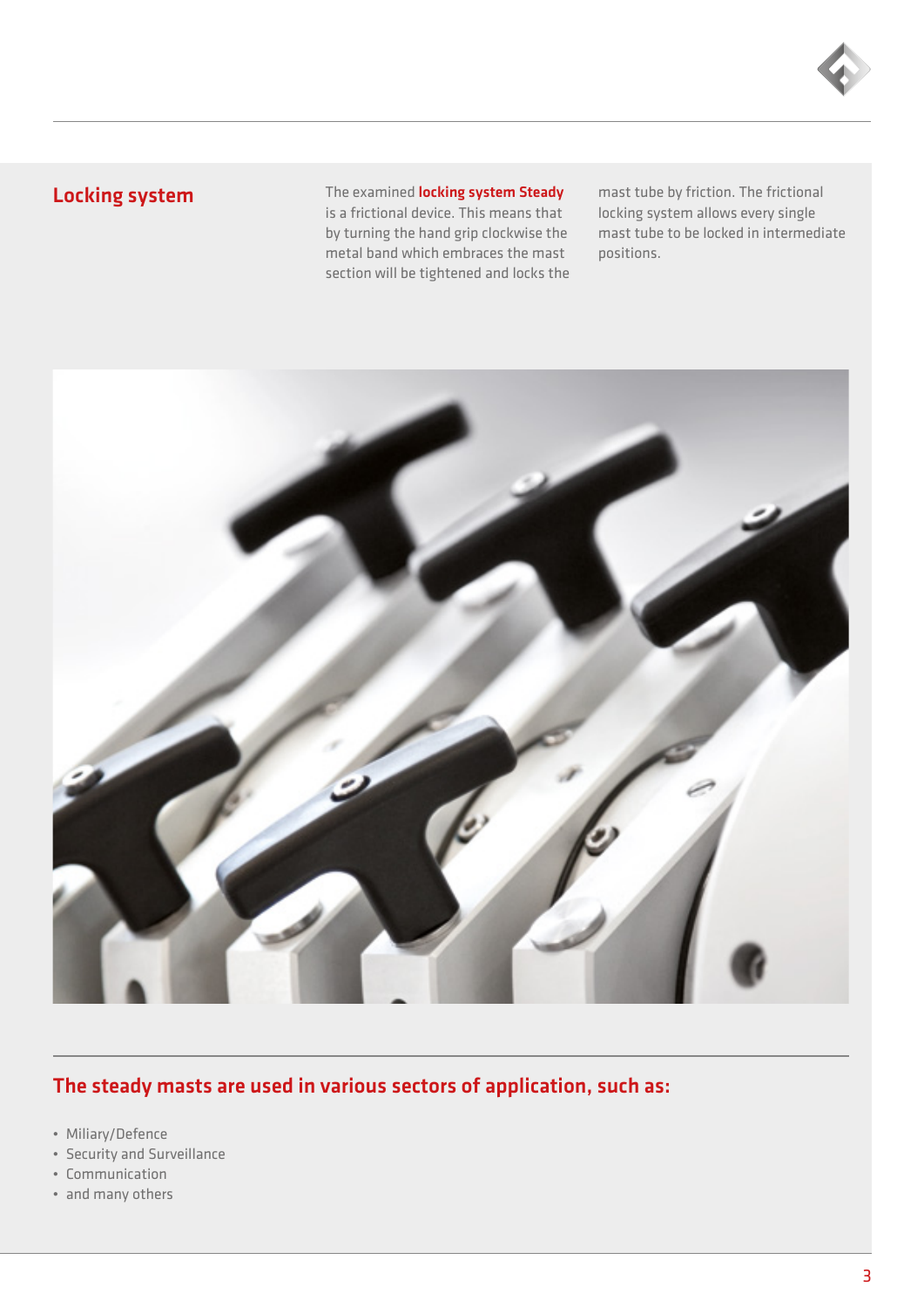### Super Steady

After many years of experience in the construction of masts in the Steady version, Fireco were at the point to develop a new version of the mast, the SUPER STEADY.

Over time, requests for ever larger payloads, ever longer extension times and ever greater wind resistance have led Fireco to develop higher-performing locking and guying systems.



#### SUPER STEADY MASTS

Available for masts from Ø115 to Ø250mm. The standard finish and colour is silver-grey anodised: other colours and finishes are available on demand.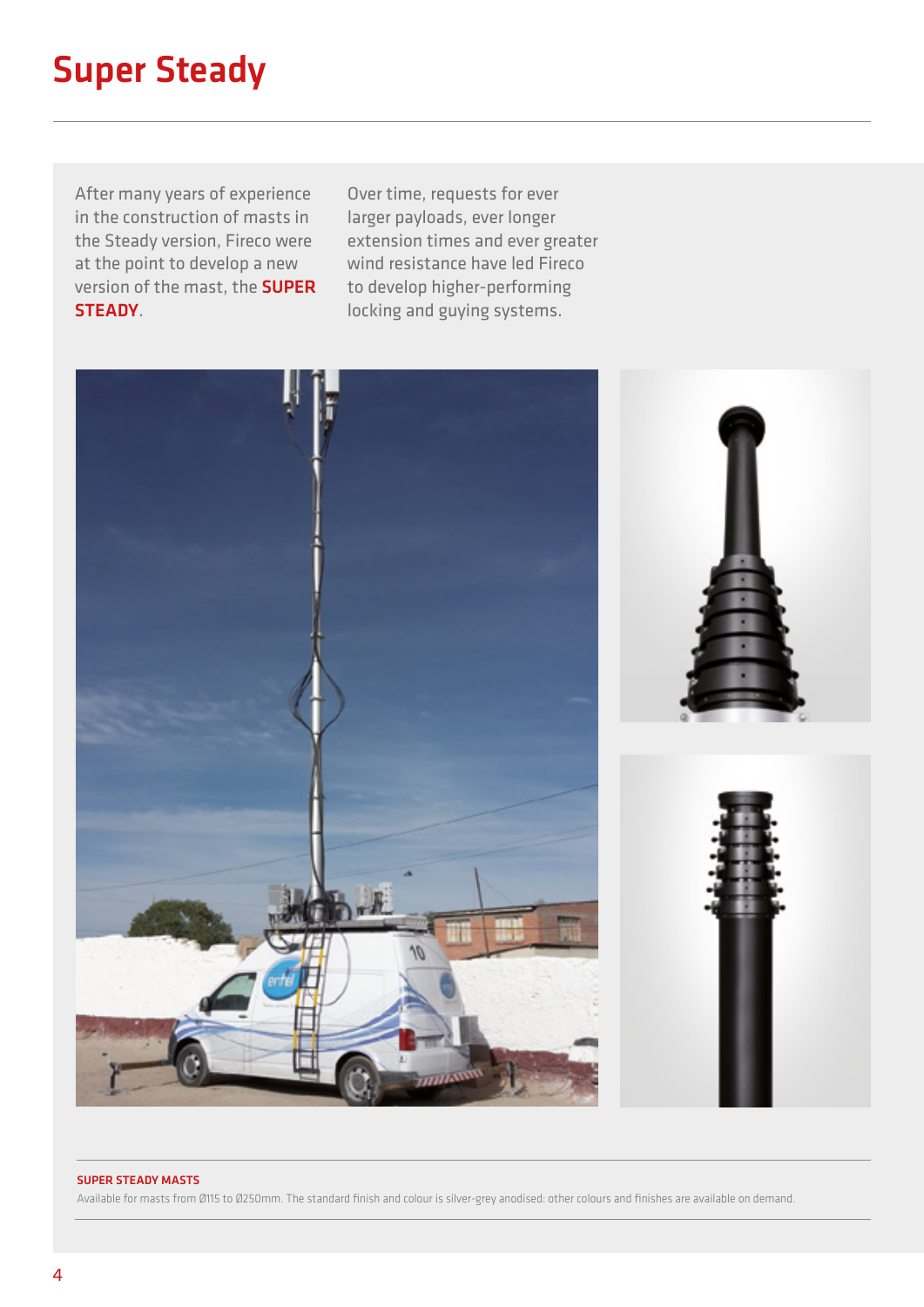

#### Locking system

The innovative **mechanical locking** system Super Steady is composed by two locking levers that, once turned, allow the insertion of the levers in two slots on the tube. In addition, there are security screws that prevent the levers from rotating accidentally and thereby guarantee a more secure use.



#### Behaviour under vertical forces and the guying system with M12 eyebolts

Thanks to the standardized mechanical locking system, the use of new M12 eyebolts and the ropes in steel or synthetic material, the Super Steady masts resist to even greater forces.

Thus, the Super Steady configuration guarantees security and stability and improves the masts' performances in many applications.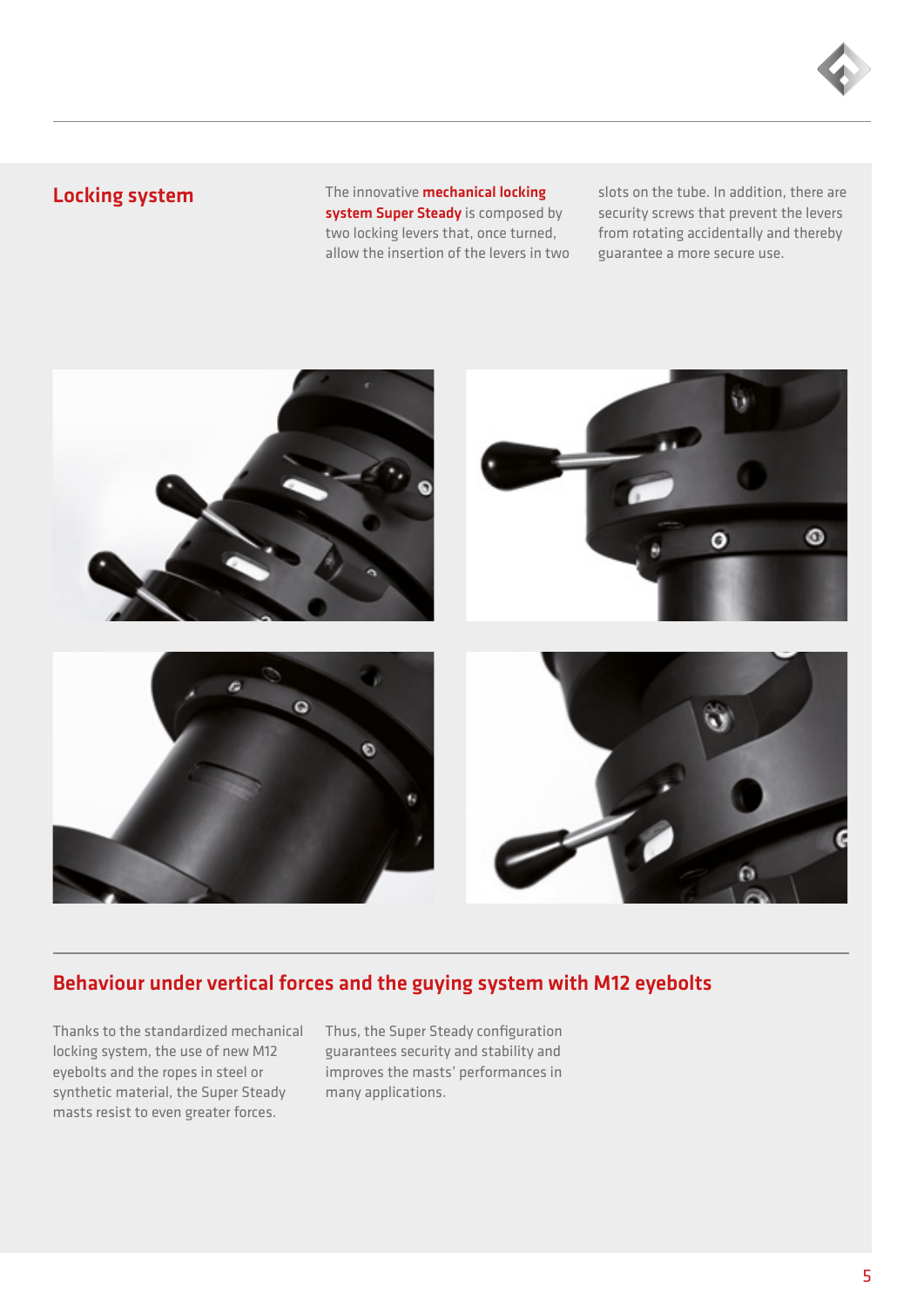## Accessories Steady & Super Steady



#### EXTERNAL CABLE GUIDES

For certain applications the Steady masts might require electric and/ or data cables. If an internal cable solution was not feasible or the requested cable was not part of the Fireco range, the cable guides on every mast collar would make sure that the cable remains attached and bound to the mast.



#### SAND SCRAPERS

In dusty and/or harsh environments the sand scrapers are used to prevent dirt and dust from entering into the Steady masts. They consist of an additional gasket set that allows to maintain a clean and hermetic mast.